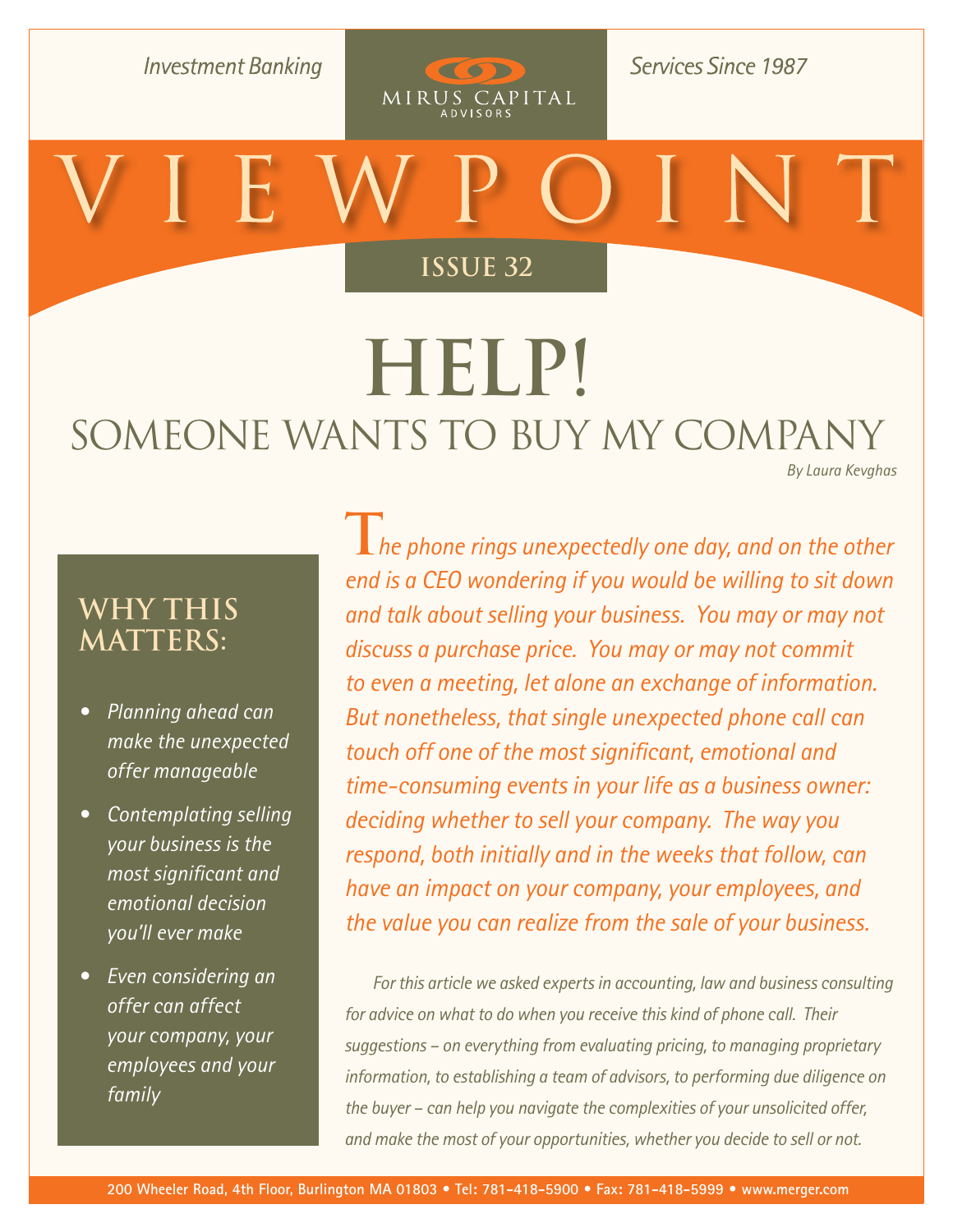### **Top ten rules for evaluating unsolicited offers**

Though every company – and every deal – is different, we have found that there are a number of simple principles that can simplify the process of responding to an unsolicited offer and help you make the right decisions. Here are ten things to keep in mind when someone offers to buy your business.

#### **Rule #1: Don't wait until the offer comes to plan your response**

"Unsolicited offers can come at any time," says Tom Sherwin, founder of the consulting firm CEO Resources, Inc. "Ideally, CEOs should have a strategic plan in place before they get an offer." That plan doesn't have to be complicated, he adds. CEOs simply have to know whether they plan to continue to manage the business over the next three to five years, or whether they would be open to the possibility of a sale.

Linda Swerling, founder of Level II Solutions, adds that business owners should consider their personal, as well as financial, goals. "How long were they planning to work? What was their exit strategy for the business? All these things need to be written down," she says.

Sherwin says that he regularly meets with CEOs who maintain that they have no interest in selling their companies; yet it's often merely a question of price. "We play a game of 'what if' scenarios, usually over lunch," he says. "What if someone offered you 20% more than you

your company is worth. Public companies learn their value every day when the market closes, but for private, closelyheld companies, it may be worth spending the money required to get a good valuation at least every three to five years, Sherwin suggests.

Amy Mastrobattista, an attorney with the Boston law firm Ruberto, Israel & Weiner, says that the first stop should be your CPA, who can walk you through the most appropriate valuation techniques for your company and industry. "It's also not a bad idea to develop a relationship with an investment banker far in advance of any planned exit," she adds. "They can incorporate their knowledge of market conditions, recent transactions and prevailing multiples in your industry to give you a more accurate view of your company's value."

 "To truly understand your company's worth, though, you need accurate and timely financial information," asserts Swerling. "Your current performance relative to last month, the year-earlier period and budget all influence the value of your company."

The integrity of your financial data is important, not just in understanding the value of your business, but in presenting it to outsiders, comments Margery Piercey, a CPA with the accounting firm Wolf & Company. "First impressions are important when you put financial statements in front of a potential buyer. And it can have an immediate impact on value if your financial statements aren't in order. You really need an accountant that's going to help you look behind those numbers to make sure they are presented in such a way that you're going to be maximizing the value, by ensuring you're in compliance with GAAP and

think your company is worth? What about 50%? You end up constructing a game plan. Say, for instance, that you would consider offers above 25% of some benchmark. At 50% you would actively pursue a deal. And at 100% above the benchmark, you schedule a closing. Then you put that game plan away until the time comes."

#### **Rule #2: Know what your company is worth**

Of course, you can't evaluate an offer without having a very good idea what

## **For more information on some of these topics, please see:**

- **• Viewpoint 9 – A [Valuation Primer](http://www.merger.com/admin/research/uploads/MirusCapitalAdvisors.May2006VP.pdf)**
- **• Viewpoint 16 – Choosing The Right Investment [Banker When](http://www.merger.com/admin/research/uploads/MCA%20DEC06%20Viewpoint16.pdf) Selling Your Middle Market Business**
- **• Viewpoint 17 - Reduce Your Tax Bill By [Millions On The](http://www.merger.com/admin/research/uploads/MCA%20JAN07%20Viewpoint-17.pdf) Sale Of Your Business**
- **• Viewpoint 18 - [338-H-What? How](http://www.merger.com/admin/research/uploads/MCA%20FEB07%20Viewpoint-18.pdf) Deal Structure Can Increase (Or Decrease) The Sale Price of Your Business**
- **• Viewpoint 29 – Beyond The Usual Suspects: Why [Buyers Outside](http://www.merger.com/admin/research/uploads/Mirus%20Capital%20Advisors_2008_May_VP_Issue%2029.pdf) Your Industry May Pay More For Your Company**

industry-specific norms, while identifying any adjustments for owner-related expenses that won't continue post-closing."

#### **Rule #3: Protect your company's proprietary information**

Very early on, potential buyers will often request extensive proprietary information about your company. It's important to provide information in stages – very little early in the process, and further information in pieces, only as you become comfortable that a transaction with this potential buyer is desired and likely.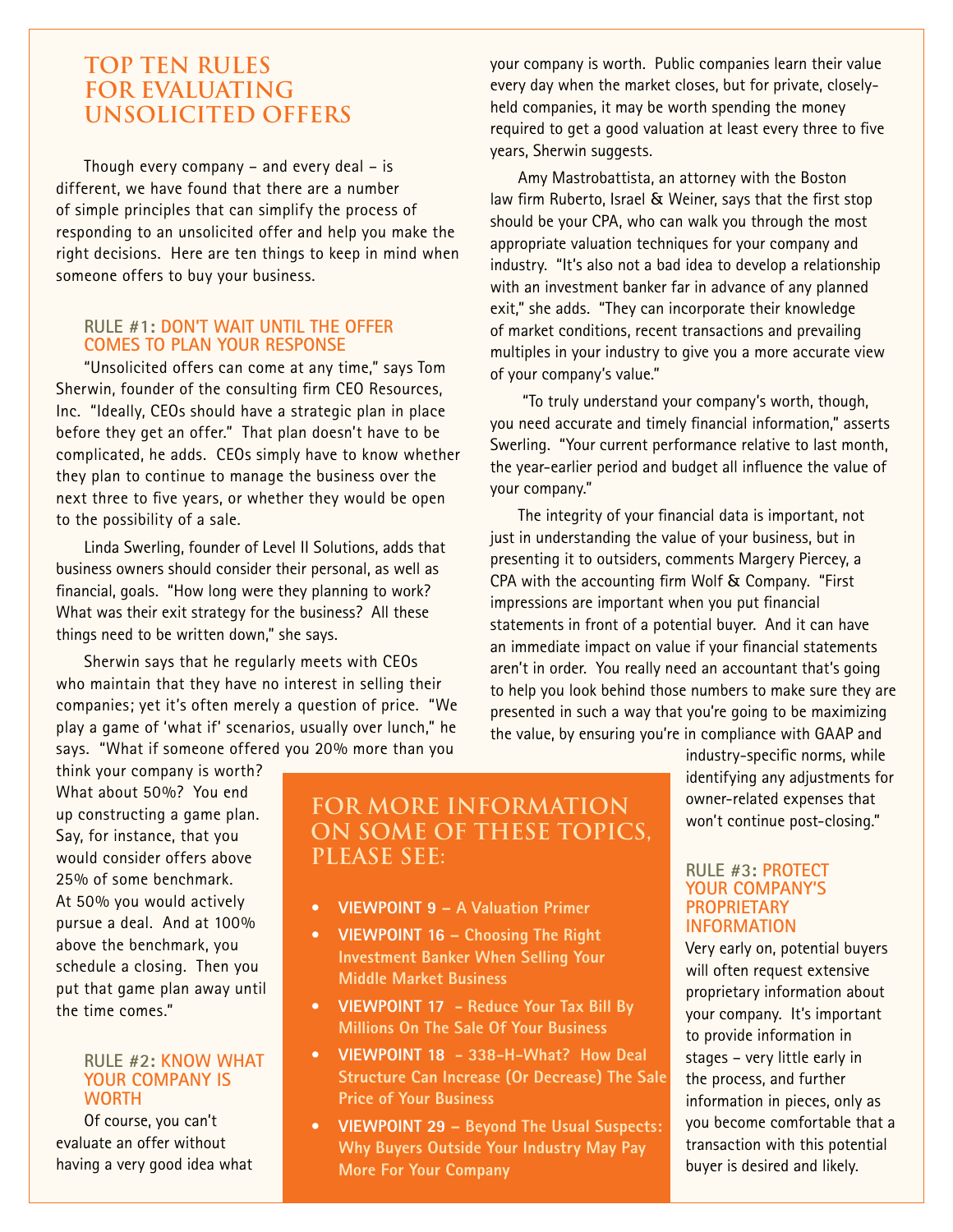However, Mastrobattista points out that "Before you share any information at all with a prospective purchaser, you need to have a good confidentiality agreement in place. This is the case even if the potential acquirer is not a competitor. You don't want your confidential business information to be used for any improper purpose, even if you think it's innocuous."

Piercey concurs. "Usually

in the early stages of getting to know your potential buyer, you are going to be disclosing a good deal of information," she says. "It's important that your attorney has put a strong confidentiality agreement in place to make sure you're properly protecting trade secrets, customer lists, and other things that contribute to the value of your company. That way, if the deal doesn't go through, you haven't given away some of these things of value."

#### **Rule #4: Keep it quiet**

These negotiations should, in most cases, be kept confidential for as long as possible. "The impact on the employees of even considering a sale of a business can be very unsettling and actually can reduce the value of the business," says Piercey.

"Control of information is critical," adds Mastrobattista. "Rumors about your deal can affect not just employees, but customers, vendors and lenders. If the transaction falls through, it can even have a negative impact on your company's reputation, since people may assume there was something wrong with your business."

Mastrobattista advises CEOs to think carefully about who within the company needs to know the details of a transaction and to limit the access to this information to a small group of top managers for as long as possible.

#### **Rule #5: Put together a team of experts**

"Acquisitions take up a good deal of time – incremental time over what the CEO is already spending on the business," says Piercey. "Moreover, they require experience and insight that most CEOs don't have. As a result, it is critical that the CEO bring in people who are experienced in transactions: investment bankers, accountants, lawyers and tax advisors."

"You're only going to sell your business once, and it's a steep learning curve," cautions Sherwin. "Why would you try to do that yourself?" He advises seeking out experienced

*What issues are most critical in a P*&*S agreement is highly situational. Some issues that are of paramount importance in one transaction may have little significance in another.*

transaction professionals, people who specialize in M&A and work on multiple transactions every year. He recommends talking to other CEOs who have sold their businesses for referrals to investment bankers in your market.

Mastrobattista adds that you can often find these people by asking your current team of advisors. Your regular accountant,

for instance, can usually recommend a tax specialist experienced in M&A transactions to augment his or her expertise. Your general counsel may know an M&A lawyer. "The best place to find good people is from good people," Mastrobattista says. "Talk to your trusted sources for business referrals and evaluate independently."

#### **Rule #6: Scrutinize deal structure and provisions carefully**

Price is one key factor in a deal, but it's not the only one. "You and your team should look closely at the structure of the transaction," says Mastrobattista. "Is it cash? Is it notes? Is it stock? Are there hold-backs? Are there earnouts?" There are tax implications to all of these different purchase price methods that a good tax advisor will help you evaluate. Each structure has different risk implications as well, with payment in seller notes or earn-outs increasing the risk that you won't receive the value you expected from the transaction.

#### **Rule #7: Think about other possible acquirers**

"Just because one person is interested in buying your business doesn't mean you have to sell it to them," says Sherwin, adding that there may be multiple offers out there, in addition to the unsolicited one. For CEOs who are interested in pursuing a sale, he recommends widening the circle of potential buyers, not just approaching known competitors, but a larger circle of complementary, often larger potential buyers.

Unearthing these buyers may require an investment banker's help, Sherwin adds, and Mastrobattista concurs that their insight can be invaluable. "You need to look at the state of your company and of the market as a whole when you think about soliciting other offers," she says.

Deciding to widen the circle of potential buyers carries